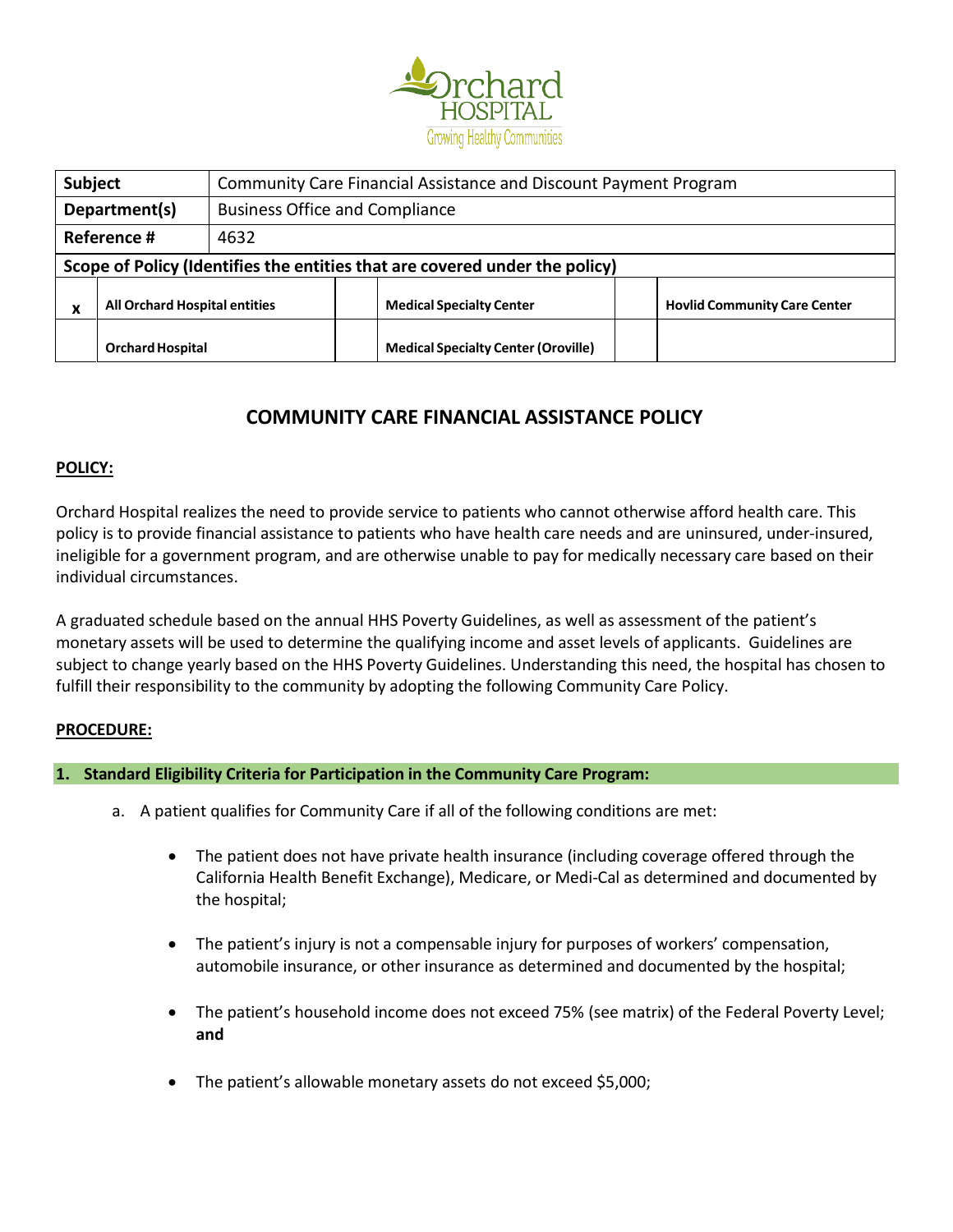

| Subject                                   |                                                        | Community Care Financial Assistance and Discount Payment Program |  |                                                                             |  |                                     |
|-------------------------------------------|--------------------------------------------------------|------------------------------------------------------------------|--|-----------------------------------------------------------------------------|--|-------------------------------------|
|                                           | Department(s)<br><b>Business Office and Compliance</b> |                                                                  |  |                                                                             |  |                                     |
|                                           | Reference #<br>4632                                    |                                                                  |  |                                                                             |  |                                     |
|                                           |                                                        |                                                                  |  | Scope of Policy (Identifies the entities that are covered under the policy) |  |                                     |
| <b>All Orchard Hospital entities</b><br>v |                                                        |                                                                  |  | <b>Medical Specialty Center</b>                                             |  | <b>Hovlid Community Care Center</b> |
|                                           | <b>Orchard Hospital</b>                                |                                                                  |  | <b>Medical Specialty Center (Oroville)</b>                                  |  |                                     |

1. In determining a patient's monetary assets, the hospital **shall not** consider:

- Retirement or deferred compensation plans qualified under the Internal Revenue Code;
- Non-qualified deferred compensation plans;
- The first ten thousand dollars (\$10,000) of monetary assets, and fifty percent (50%) of the patient's monetary assets over the first ten thousand dollars (\$10,000).
- b. Family size to determine federal poverty level is defined as follows:
	- The patient's legal spouse or domestic partner
	- The patient's legal guardian or parent
	- Children under 21 whether living at home or not
	- Care taker relatives

# 2. Basis for calculating amounts charged to patients:

a. In order to determine the maximum amounts for emergency and other medically necessary care for FAP eligible patients, the hospital uses the look back method to determine these amounts. Specific questions regarding amounts generally billed for emergency or medically necessary care can be directed to the Orchard Hospital Business Office at (530) 846-9020.

# **3. Special Eligibility and Enrollment Exceptions:**

- a. High Medical Costs/Medically Indigent
	- A patient whose family income does not exceed 350% (see matrix) of the federal poverty and their annual out-of-pocket medical expenses for non-elective/medically necessary services with Orchard Hospital and other health care providers exceed 10% of the patient's family gross income in the prior 12 months, would then be considered as "Medically Indigent" as defined by AB774.
		- 1. For those who have been informally determined to be Medically Indigent, or have incurred high medical costs will be offered to complete a Community Care application by the Financial Counselor.
		- 2. Supporting documentation to show what medical expenses have been paid in the prior 12 months are required to determine eligibility.
- b. Homeless/Indigent Patients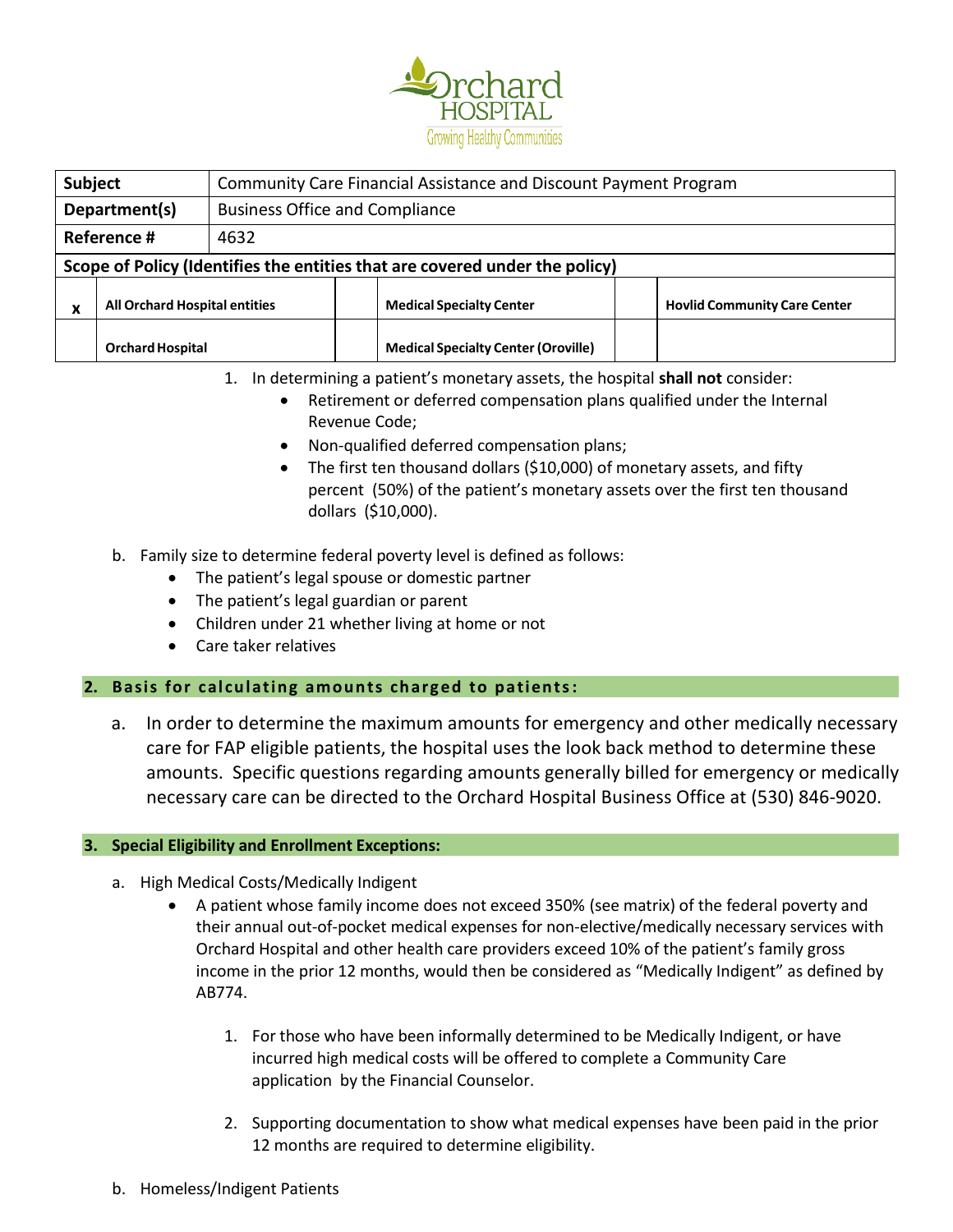

| <b>Subject</b>                                         |                         | Community Care Financial Assistance and Discount Payment Program |  |                                                                             |  |                                     |
|--------------------------------------------------------|-------------------------|------------------------------------------------------------------|--|-----------------------------------------------------------------------------|--|-------------------------------------|
| <b>Business Office and Compliance</b><br>Department(s) |                         |                                                                  |  |                                                                             |  |                                     |
|                                                        | Reference #<br>4632     |                                                                  |  |                                                                             |  |                                     |
|                                                        |                         |                                                                  |  | Scope of Policy (Identifies the entities that are covered under the policy) |  |                                     |
| <b>All Orchard Hospital entities</b><br>v              |                         |                                                                  |  | <b>Medical Specialty Center</b>                                             |  | <b>Hovlid Community Care Center</b> |
|                                                        | <b>Orchard Hospital</b> |                                                                  |  | <b>Medical Specialty Center (Oroville)</b>                                  |  |                                     |

- Patients who are determined to be indigent/homeless by either clinical documentation or are unable to provide sufficient demographic information such as a mailing address, phone number, or residential address will/can be considered for Community Care.
	- 1. No application will be required by a patient who has been determined to be indigent/homeless.
	- 2. Only emergent/medically necessary services will be considered. Should a patient who presents for outpatient services, financial counseling will be done at the time of service.
- c. Deceased No Estate
	- Upon receipt of confirmation that a patient is deceased and who has no estate, third party coverage, or spouse, will be automatically eligible for Community Care upon receipt of the following items.
		- 1. Notification from county in which patient expired in.
		- 2. Received copy of death certificate from patient family notifying OH of death and no estate exists.
		- 3. Confirmation that patient does not have a living spouse who would be liable for outstanding/unpaid debt.
		- 4. Confirmation from another facility of patients' expiration and that no estate or pending probate exist.
		- 5. Upon notification from collections agency that collections accounts are being cancelled back due to deceased/no estate.
		- 6. Knowledge that patient has expired based on clinical documentation for services provided by OH.
	- d. Administrative Community Care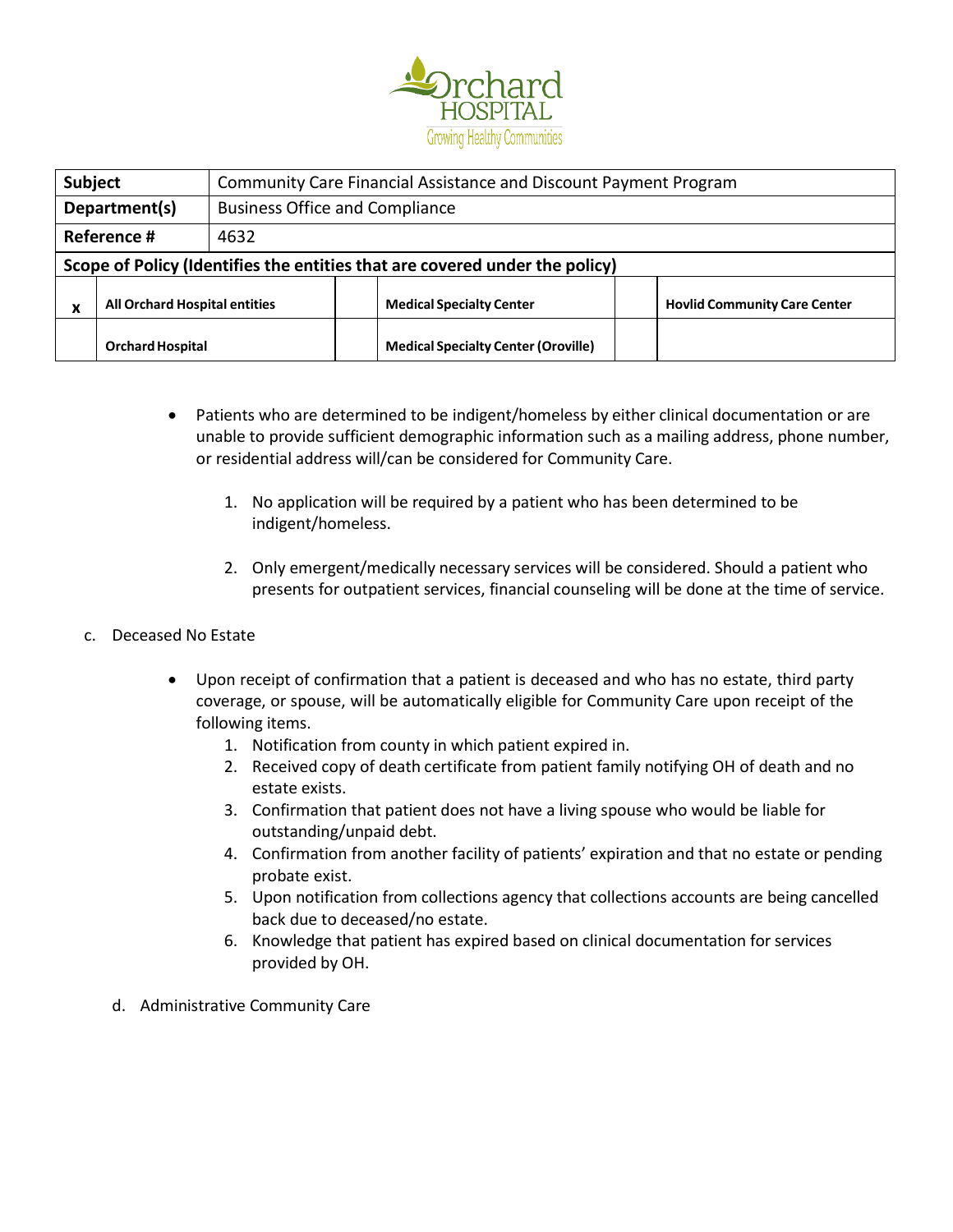

|                                                        | <b>Subject</b><br>Community Care Financial Assistance and Discount Payment Program |  |  |                                                                             |  |                                     |
|--------------------------------------------------------|------------------------------------------------------------------------------------|--|--|-----------------------------------------------------------------------------|--|-------------------------------------|
| <b>Business Office and Compliance</b><br>Department(s) |                                                                                    |  |  |                                                                             |  |                                     |
|                                                        | Reference #<br>4632                                                                |  |  |                                                                             |  |                                     |
|                                                        |                                                                                    |  |  | Scope of Policy (Identifies the entities that are covered under the policy) |  |                                     |
| <b>All Orchard Hospital entities</b><br>v              |                                                                                    |  |  | <b>Medical Specialty Center</b>                                             |  | <b>Hovlid Community Care Center</b> |
|                                                        | <b>Orchard Hospital</b>                                                            |  |  | <b>Medical Specialty Center (Oroville)</b>                                  |  |                                     |

- In cases where medically necessary services are provided to a patient who has been screened by the financial counselor, and it has been determined that the patient is unable to complete the standard application process due to medical, social, or other documented circumstances, charges may be considered for Community Care on a case by case basis.
	- 1. Account(s) should be written up for Community Care adjustment with all supporting documentation attached and be presented to the Manager of Business Office/Registration and Chief Financial Officer for approval.

### **4. Standard Enrollment Process:**

- An informal determination of Community Care eligibility will be determined by the Patient Financial Counselor and Credit/Collection Specialist, and the applicant may choose to fill out an application based on the recommendation of the Patient Financial Counselor and Credit/Collection Specialist; however, the recommendation of the Patient Financial Counselor and Credit/Collection Specialist is not required in choosing to fill out the Community Care Application.
- Upon being submitted for consideration by the Patient Financial Counselor and Credit/Collection Specialist, all properly submitted applications will be reviewed and considered for implementation within 10 business days.
- All application packets must be filled out completely and accurately with each of the following required documentation attached, to be considered:
	- Documentation of non-coverage from Medi-Cal for the service on the date performed;
	- Documentation of household income, as provided by:
		- 1. Current W-2 withholding form or Income Tax statement form from the previous year, **or**
		- 2. Pay stubs from the previous three months
	- Documentation of monetary assets, to include:
		- 1. Most current bank statement, and any additional information or statements on all monetary assets
			- a. Statements on retirement or deferred-compensation plans qualified under the Internal Revenue Code, or nonqualified deferred-compensation plans **shall not** be included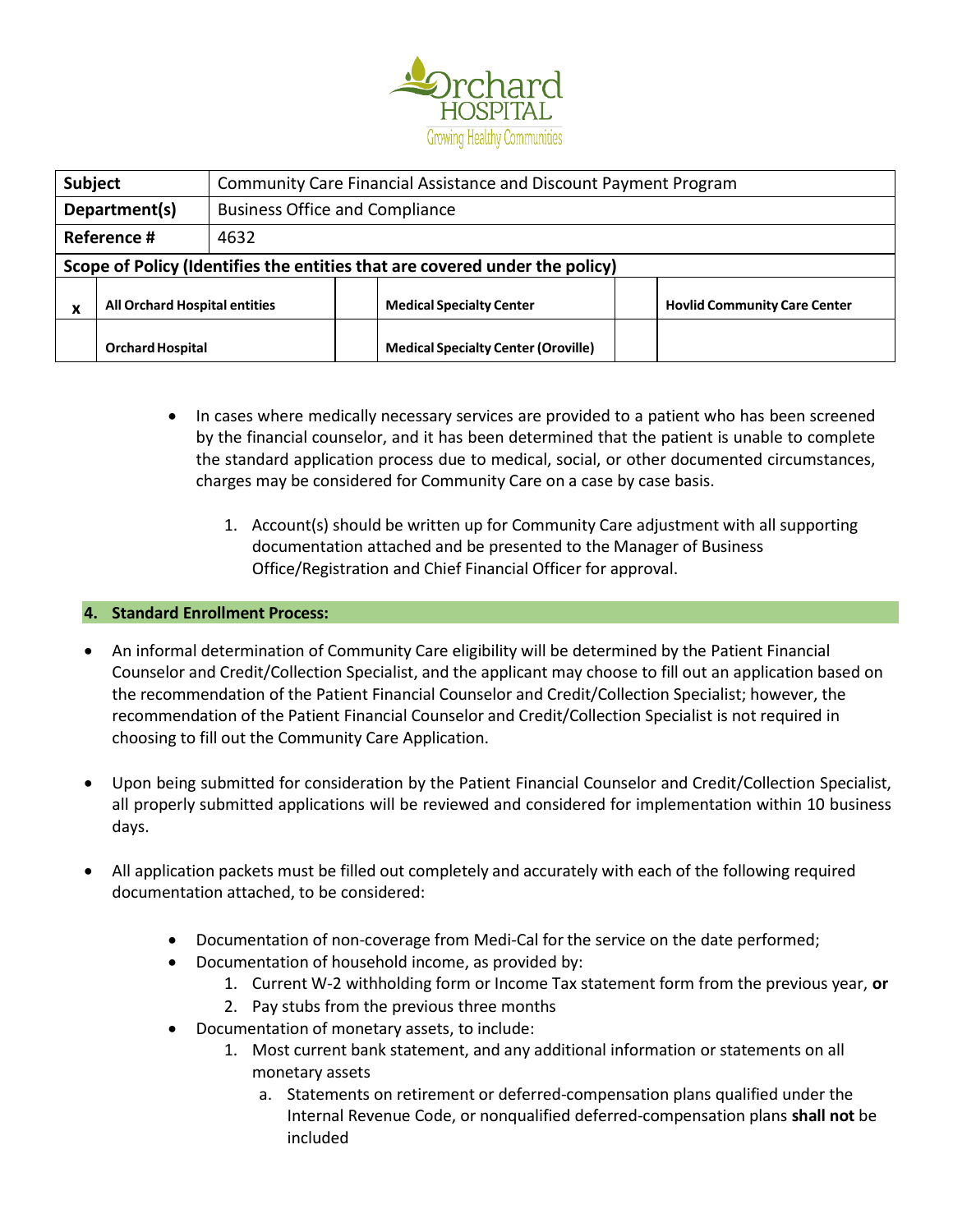

| <b>Subject</b>                            |                                                        | Community Care Financial Assistance and Discount Payment Program |  |                                                                             |  |                                     |
|-------------------------------------------|--------------------------------------------------------|------------------------------------------------------------------|--|-----------------------------------------------------------------------------|--|-------------------------------------|
|                                           | <b>Business Office and Compliance</b><br>Department(s) |                                                                  |  |                                                                             |  |                                     |
|                                           | Reference #<br>4632                                    |                                                                  |  |                                                                             |  |                                     |
|                                           |                                                        |                                                                  |  | Scope of Policy (Identifies the entities that are covered under the policy) |  |                                     |
| <b>All Orchard Hospital entities</b><br>v |                                                        |                                                                  |  | <b>Medical Specialty Center</b>                                             |  | <b>Hovlid Community Care Center</b> |
|                                           | <b>Orchard Hospital</b>                                |                                                                  |  | <b>Medical Specialty Center (Oroville)</b>                                  |  |                                     |

- 2. Signed waiver or release from the patient or the patient's family, authorizing the hospital to obtain account information from financial and/or commercial institutions, or other entities that hold or maintain monetary assets, to verify their value.
- Completed Medicare Secondary Payer (MSP) Questionnaire indicating the patient's injury is not a compensable injury for purposes of workers' compensation, automobile insurance, or other insurance
	- b. Any additional accounts with outstanding balances at time of application will be screened for Community Care eligibility using the same information collected above.
	- c. Verification of accuracy of application information, including contacting employers for verification of employment, will be made.
	- d. A letter of either approval or denial will be submitted to each applicant.
- The approval letter will include a demand statement for the service in question with adjustments and a balance of zero dollars (\$0), and contact information for any questions that may arise;
- The denial letter will include: reason for denial; indication of potential eligibility under the Discount Payment Program, Payment Plan Program, or other self-pay policy; and information and request to contact the Patient Financial Counselor and Credit/Collection Specialist as soon as possible.
	- e. Any additional services rendered up to a year after the submission date of an approved Community Care Application will additionally require: updated documentation of non-coverage for the service on the date performed; and a completed MSP Questionnaire indicating the patient's injury is not a compensable injury.
	- f. Any disputes regarding a patient's eligibility to participate in the Community Care Program shall be directed to the Manager of Business Office/Registration and will be resolved within 10 business days.
	- If it is determined that the patient is ineligible to participate, the number of days spent on dispute resolution shall not be counted toward the minimum 150 days prior to reporting any amount to a credit reporting bureau.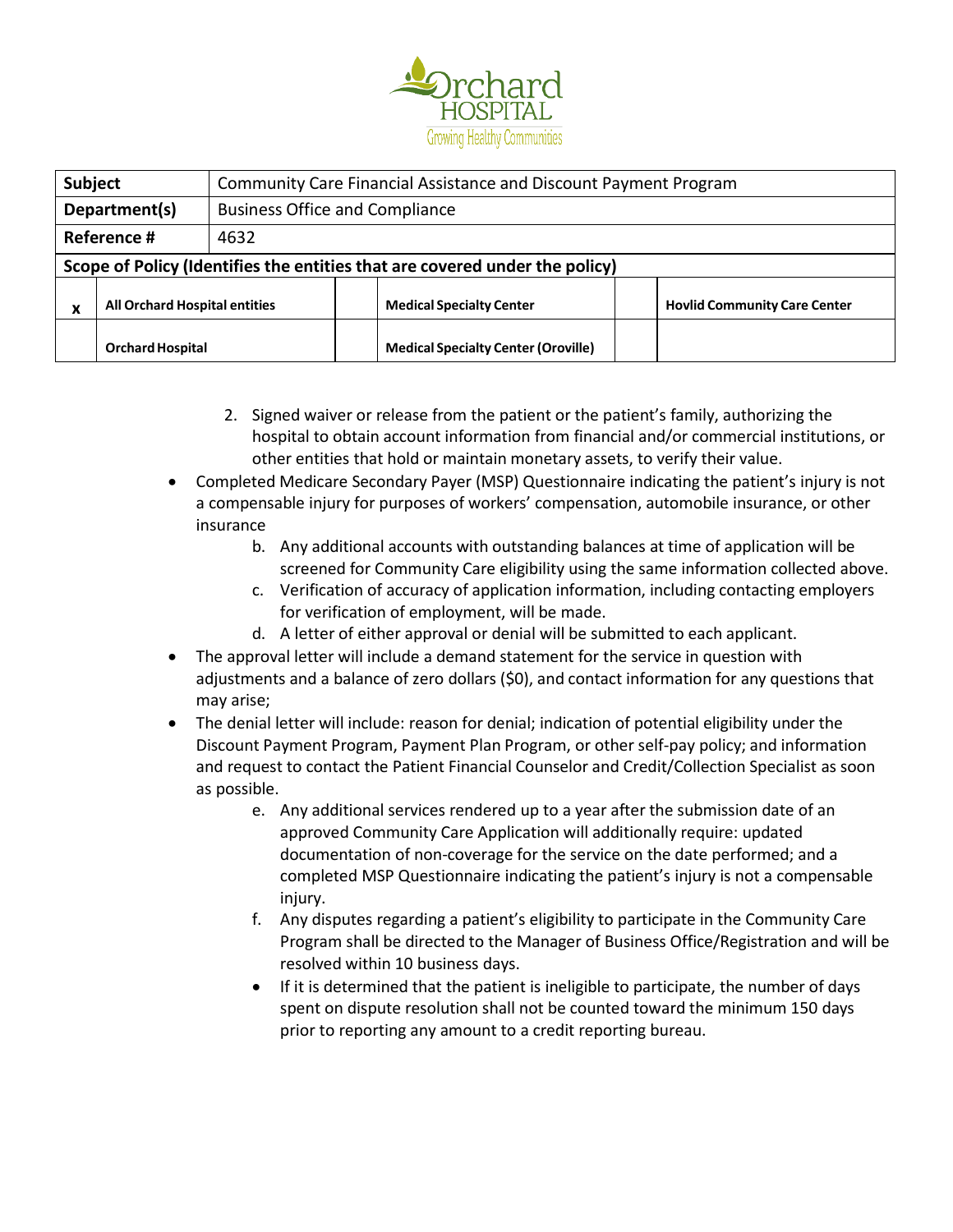

| <b>Subject</b>                                       |                                                        | Community Care Financial Assistance and Discount Payment Program |  |                                                                             |  |                                     |
|------------------------------------------------------|--------------------------------------------------------|------------------------------------------------------------------|--|-----------------------------------------------------------------------------|--|-------------------------------------|
|                                                      | <b>Business Office and Compliance</b><br>Department(s) |                                                                  |  |                                                                             |  |                                     |
|                                                      | Reference #                                            | 4632                                                             |  |                                                                             |  |                                     |
|                                                      |                                                        |                                                                  |  | Scope of Policy (Identifies the entities that are covered under the policy) |  |                                     |
| <b>All Orchard Hospital entities</b><br>$\mathbf{v}$ |                                                        |                                                                  |  | <b>Medical Specialty Center</b>                                             |  | <b>Hovlid Community Care Center</b> |
|                                                      | <b>Orchard Hospital</b>                                |                                                                  |  | <b>Medical Specialty Center (Oroville)</b>                                  |  |                                     |

### **5. Participant Accounts Maintenance:**

A record for each Community Care applicant will be created, and will include the following items:

- a. Patient information and application
- b. A copy of every correspondence between Orchard Hospital and the participant
- c. Detailed bills on all accounts to be included in the application
- d. Adjustment form with adjustments taken on accounts
- e. Any additional notations and pertinent information

### **6. Availability of the Community Care Policy:**

- a. Notice of the Community Care Policy shall be posted clearly posted in locations visible to the public, including but not limited to:
	- Emergency department
	- Billing office
	- Admissions office
	- Other outpatient locations
- b. In the event of the hospital providing service to a patient who has not provided proof of coverage by a third party at the time the care is provided or upon discharge, the hospital shall provide a notice to the patient that includes, but is not limited to:
	- A statement of charges for services rendered by Orchard Hospital; and
	- A request that the patient inform Orchard Hospital if the patient has health insurance coverage, Medicare, Medi-Cal or other coverage, and if the patient does not, that the patient may be eligible for such coverage, and can obtain an application for such coverage from Orchard Hospital; and
	- A statement that indicates the patient may qualify for Community Care if they meet the eligibility criteria set forth in this policy; and
	- The name and telephone number of the Patient Financial Counselor and Credit/Collection Specialist from whom the patient may obtain information about the Community Care policy and other assistance policies, and about how to apply for that assistance.

There are no Orchard Hospital providers (contracted or employed) that are prohibited from providing care to FAP eligible patients.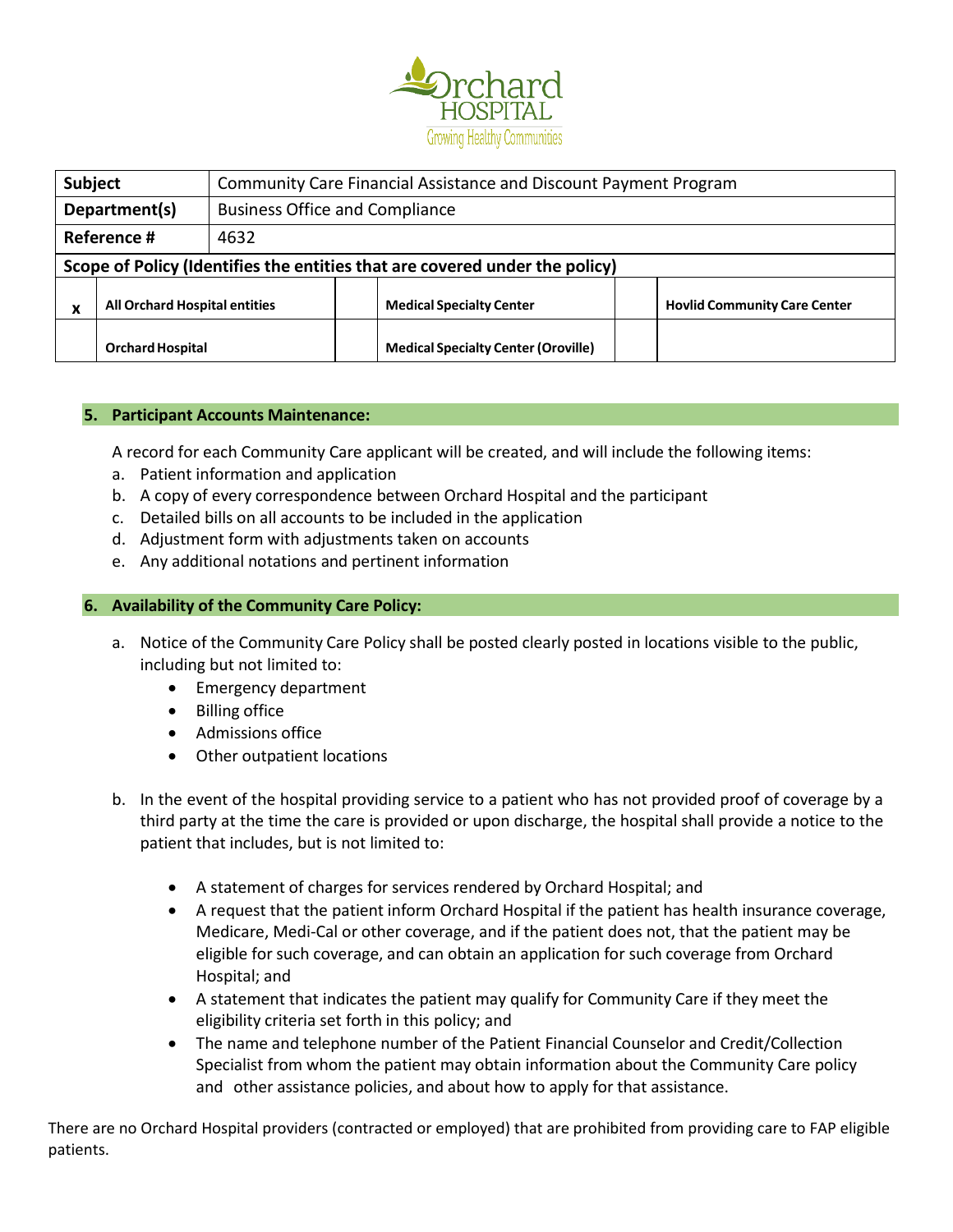

|                                                        | <b>WAS VILLAGED A AVAILABLE VIDEO ALEGALIAN DE LA VALUE</b>                 |  |                                 |                                                                             |                                     |  |
|--------------------------------------------------------|-----------------------------------------------------------------------------|--|---------------------------------|-----------------------------------------------------------------------------|-------------------------------------|--|
|                                                        | Subject<br>Community Care Financial Assistance and Discount Payment Program |  |                                 |                                                                             |                                     |  |
| <b>Business Office and Compliance</b><br>Department(s) |                                                                             |  |                                 |                                                                             |                                     |  |
|                                                        | Reference #<br>4632                                                         |  |                                 |                                                                             |                                     |  |
|                                                        |                                                                             |  |                                 | Scope of Policy (Identifies the entities that are covered under the policy) |                                     |  |
| <b>All Orchard Hospital entities</b><br>x              |                                                                             |  | <b>Medical Specialty Center</b> |                                                                             | <b>Hovlid Community Care Center</b> |  |
|                                                        | <b>Orchard Hospital</b>                                                     |  |                                 | <b>Medical Specialty Center (Oroville)</b>                                  |                                     |  |

### **REFERENCES:**

The processes and procedures described above are designed to comply with CA SB 1276 (Chapter 758, Statutes of 2014), CA AB 774 (Statutes of 2006) and SB 350 (Chapter 347, Statutes of 2007).

Questions regarding SB 1276, AB 774 and SB 350 can be addressed by the Patient Financial Counselor or by California's Office of Statewide Health Planning and Development's website, at

[http://www.oshpd.ca.gov/hid/products/hospitals/fairpricing/index.html.](http://www.oshpd.ca.gov/hid/products/hospitals/fairpricing/index.html) <http://aspe.hhs.gov/poverty/14poverty.shtml>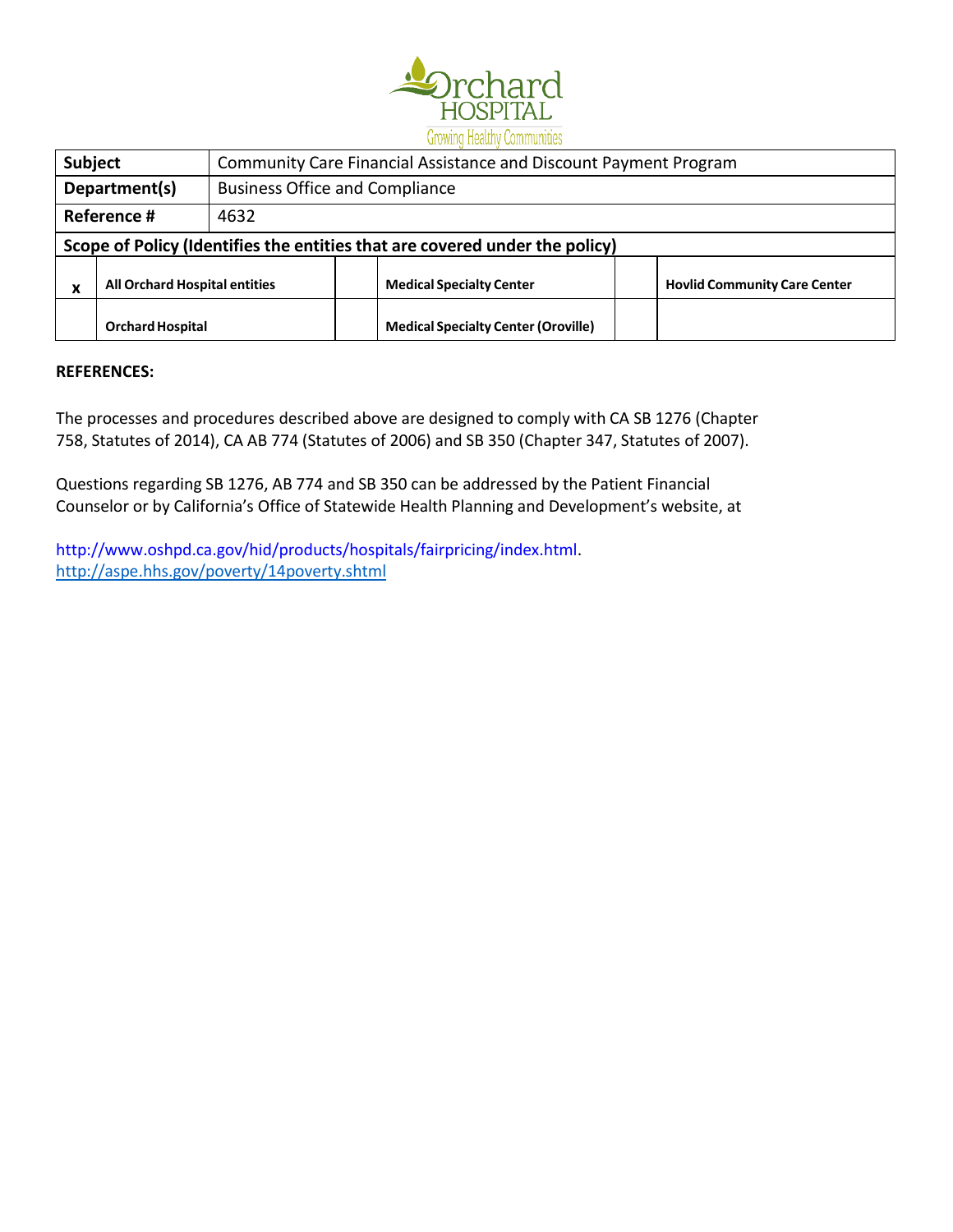

| <b>Subject</b>                                       |                                                        | Community Care Financial Assistance and Discount Payment Program |                                 |                                                                             |                                     |  |
|------------------------------------------------------|--------------------------------------------------------|------------------------------------------------------------------|---------------------------------|-----------------------------------------------------------------------------|-------------------------------------|--|
|                                                      | Department(s)<br><b>Business Office and Compliance</b> |                                                                  |                                 |                                                                             |                                     |  |
|                                                      | Reference #<br>4632                                    |                                                                  |                                 |                                                                             |                                     |  |
|                                                      |                                                        |                                                                  |                                 | Scope of Policy (Identifies the entities that are covered under the policy) |                                     |  |
| <b>All Orchard Hospital entities</b><br>$\mathbf{v}$ |                                                        |                                                                  | <b>Medical Specialty Center</b> |                                                                             | <b>Hovlid Community Care Center</b> |  |
|                                                      | <b>Orchard Hospital</b>                                |                                                                  |                                 | <b>Medical Specialty Center (Oroville)</b>                                  |                                     |  |

# **2017 HHS POVERTY GUIDELINES – 75% FPL**

| <b>Persons</b>                  | 75%                     |
|---------------------------------|-------------------------|
| in Family or Household          | <b>US Poverty Level</b> |
| 1                               | \$<br>9,045             |
| 2                               | \$<br>12,180            |
| 3                               | \$<br>15,315            |
| 4                               | \$<br>18,450            |
| 5                               | \$<br>21,450            |
| 6                               | \$<br>24,720            |
| 7                               | \$<br>27,855            |
| 8                               | \$<br>30,990            |
| For each additional person, add | \$<br>4,180             |

# **To determine community care eligibility according to income level:**

- Count the number of persons in your family/household
	- a. For persons 18 years of age and older, include spouse, domestic partner and dependent children under 21 years of age, whether living at home or not
	- b. For persons under 18 years of age, include parent, caretaker relatives and other children under 21 years of age of the parent or caretaker relative
- Calculate the household income (annual).
- On the row corresponding to the number of persons in your family/household above, compare your household income to the amount in the column labeled "75% US Poverty Level"
- If your household income is less than 75% US Poverty Level amount, your income supports your eligibility for Community Care.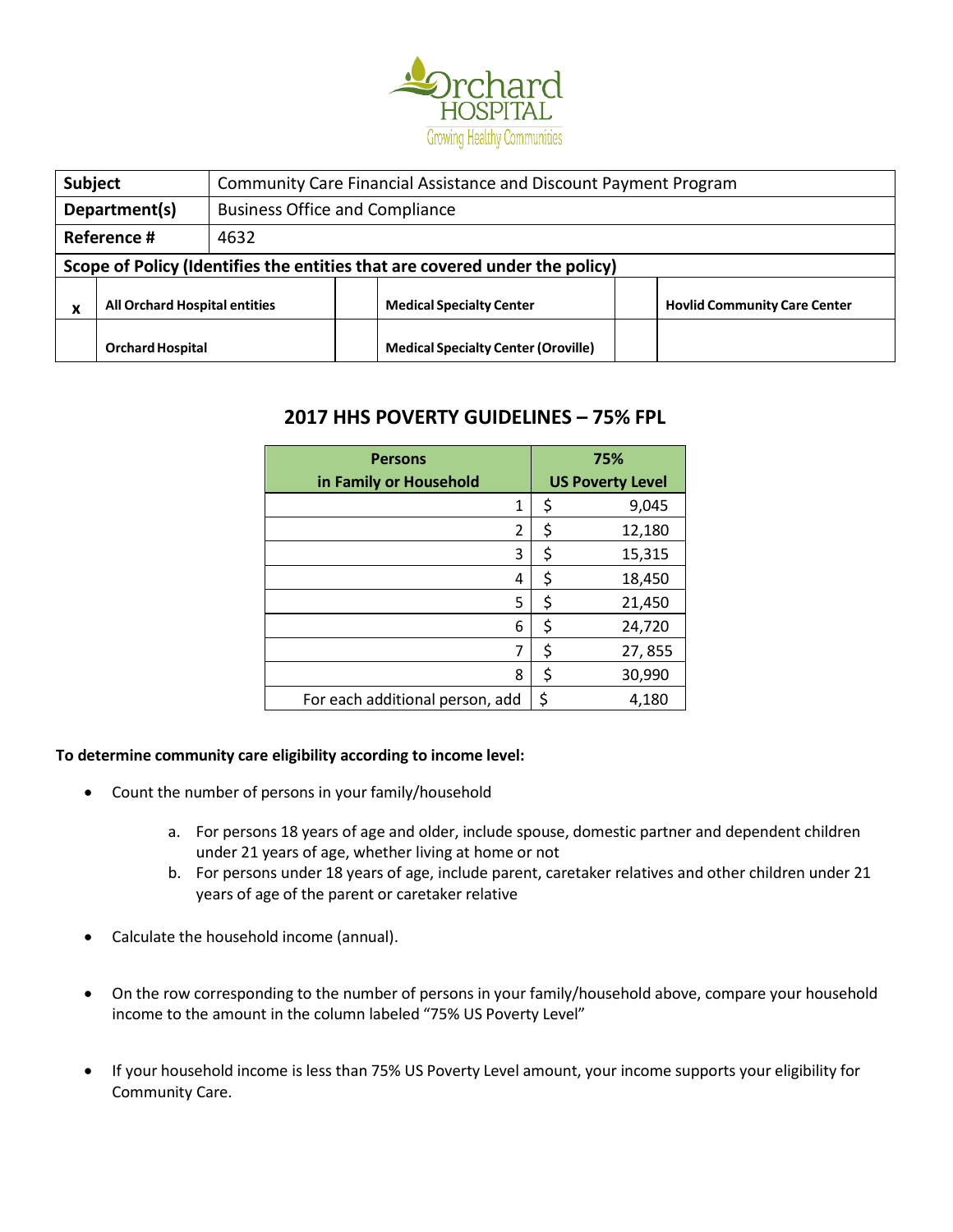

|                                                        | <b>Subject</b><br>Community Care Financial Assistance and Discount Payment Program |  |                                 |                                                                             |                                     |  |
|--------------------------------------------------------|------------------------------------------------------------------------------------|--|---------------------------------|-----------------------------------------------------------------------------|-------------------------------------|--|
| <b>Business Office and Compliance</b><br>Department(s) |                                                                                    |  |                                 |                                                                             |                                     |  |
|                                                        | Reference #<br>4632                                                                |  |                                 |                                                                             |                                     |  |
|                                                        |                                                                                    |  |                                 | Scope of Policy (Identifies the entities that are covered under the policy) |                                     |  |
| <b>All Orchard Hospital entities</b><br>$\mathbf{v}$   |                                                                                    |  | <b>Medical Specialty Center</b> |                                                                             | <b>Hovlid Community Care Center</b> |  |
|                                                        | <b>Orchard Hospital</b>                                                            |  |                                 | <b>Medical Specialty Center (Oroville)</b>                                  |                                     |  |

### **To determine community care eligibility according to total monetary assets:**

- Calculate your total monetary assets (referred to as "ASSETS" in the equation below)
	- o Assets included in retirement or deferred-compensation plans qualified under the Internal Revenue Code, or nonqualified deferred-compensation plans **shall not** be included
- Insert total assets into the following equation:
	- $O (ASSETS 10,000)/2$
- If the remaining amount is less than \$5,000, your total asset level supports your eligibility for Community Care.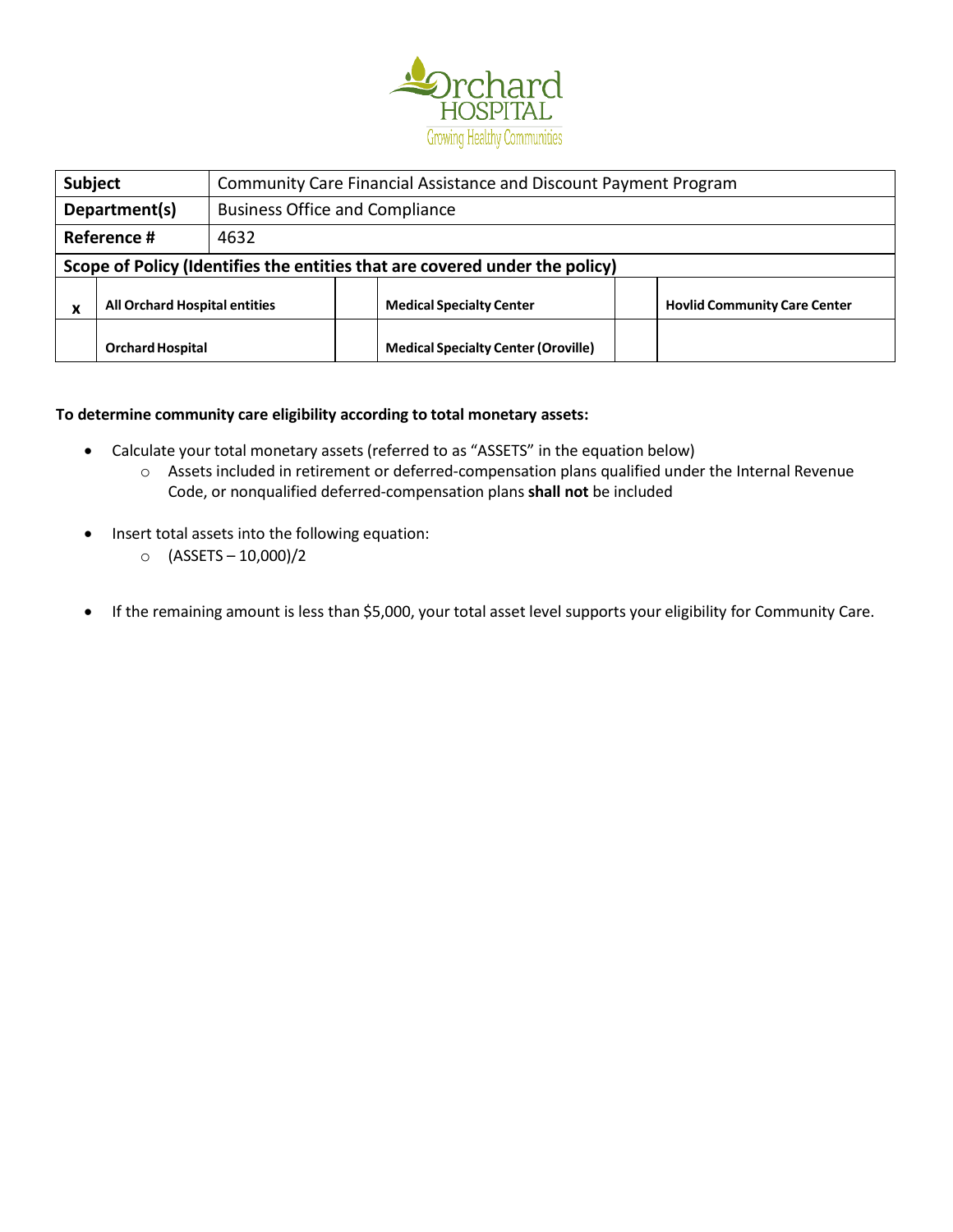

| <b>Subject</b>                                         |                         | Community Care Financial Assistance and Discount Payment Program |                                 |                                                                             |                                     |  |
|--------------------------------------------------------|-------------------------|------------------------------------------------------------------|---------------------------------|-----------------------------------------------------------------------------|-------------------------------------|--|
| Department(s)<br><b>Business Office and Compliance</b> |                         |                                                                  |                                 |                                                                             |                                     |  |
|                                                        | Reference #<br>4632     |                                                                  |                                 |                                                                             |                                     |  |
|                                                        |                         |                                                                  |                                 | Scope of Policy (Identifies the entities that are covered under the policy) |                                     |  |
| <b>All Orchard Hospital entities</b><br>v              |                         |                                                                  | <b>Medical Specialty Center</b> |                                                                             | <b>Hovlid Community Care Center</b> |  |
|                                                        | <b>Orchard Hospital</b> |                                                                  |                                 | <b>Medical Specialty Center (Oroville)</b>                                  |                                     |  |

# **2018 HHS POVERTY GUIDELINES - 350% FPL**

| <b>Household</b><br><b>Size</b> | 350% US Poverty<br>Level |
|---------------------------------|--------------------------|
|                                 | \$42,490                 |
| 2                               | \$57,610                 |
| 3                               | \$72,730                 |
| 4                               | \$87,850                 |
| 5                               | \$102,970                |
| 6                               | \$118,090                |
| 7                               | \$133,210                |
| 8                               | \$148,330                |
| 9                               | \$163,450                |
| 10                              | \$178,570                |

### **To determine Medically Indigent eligibility according to income level:**

- Count the number of persons in your family/household
	- o For persons 18 years of age and older, include spouse, domestic partner and dependent children under 21 years of age, whether living at home or not
	- o For persons under 18 years of age, include parent, caretaker relatives and other children under 21 years of age of the parent or caretaker relative
- Calculate the household income (annual).
- On the row corresponding to the number of persons in your family/household above, compare your household income to the amount in the column labeled "350% US Poverty Level"
- If paid medical expenses for medically necessary services exceed 10% of household income in the prior 12 months, then additional expenses beyond that 10% incurred would then be considered eligible for community care.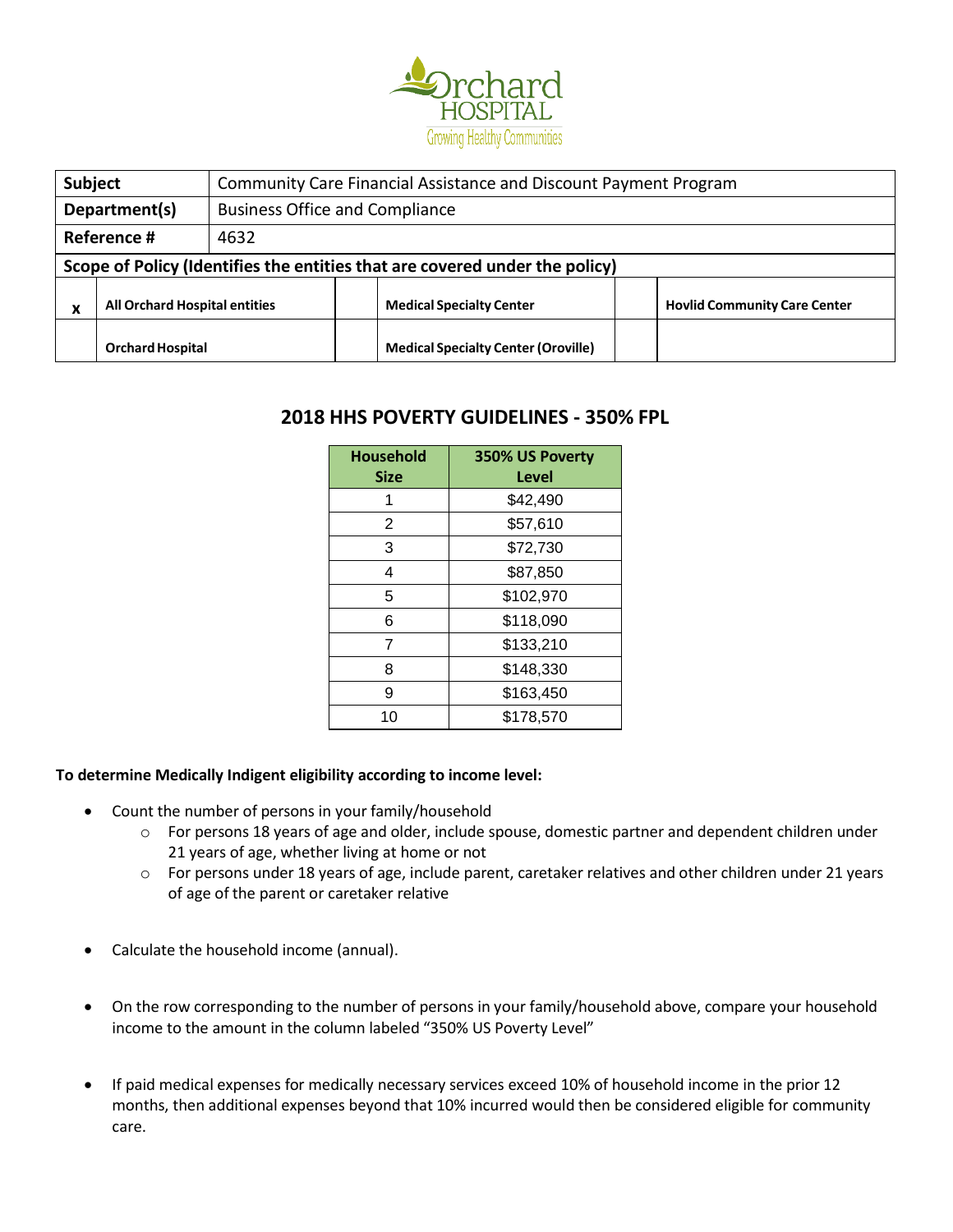

| Subject                                              |                                                                             |  | Community Care Financial Assistance and Discount Payment Program |                                 |  |                                     |  |
|------------------------------------------------------|-----------------------------------------------------------------------------|--|------------------------------------------------------------------|---------------------------------|--|-------------------------------------|--|
| Department(s)                                        |                                                                             |  | <b>Business Office and Compliance</b>                            |                                 |  |                                     |  |
| Reference #<br>4632                                  |                                                                             |  |                                                                  |                                 |  |                                     |  |
|                                                      | Scope of Policy (Identifies the entities that are covered under the policy) |  |                                                                  |                                 |  |                                     |  |
| <b>All Orchard Hospital entities</b><br>$\mathbf{v}$ |                                                                             |  |                                                                  | <b>Medical Specialty Center</b> |  | <b>Hovlid Community Care Center</b> |  |
| <b>Orchard Hospital</b>                              |                                                                             |  | <b>Medical Specialty Center (Oroville)</b>                       |                                 |  |                                     |  |

Note: Pursuant to AB 774 Sect. 127405(2), Orchard Hospital has established eligibility levels for financial assistance and community care at less than 350 percent of the federal poverty level as appropriate to maintain its financial and operational integrity.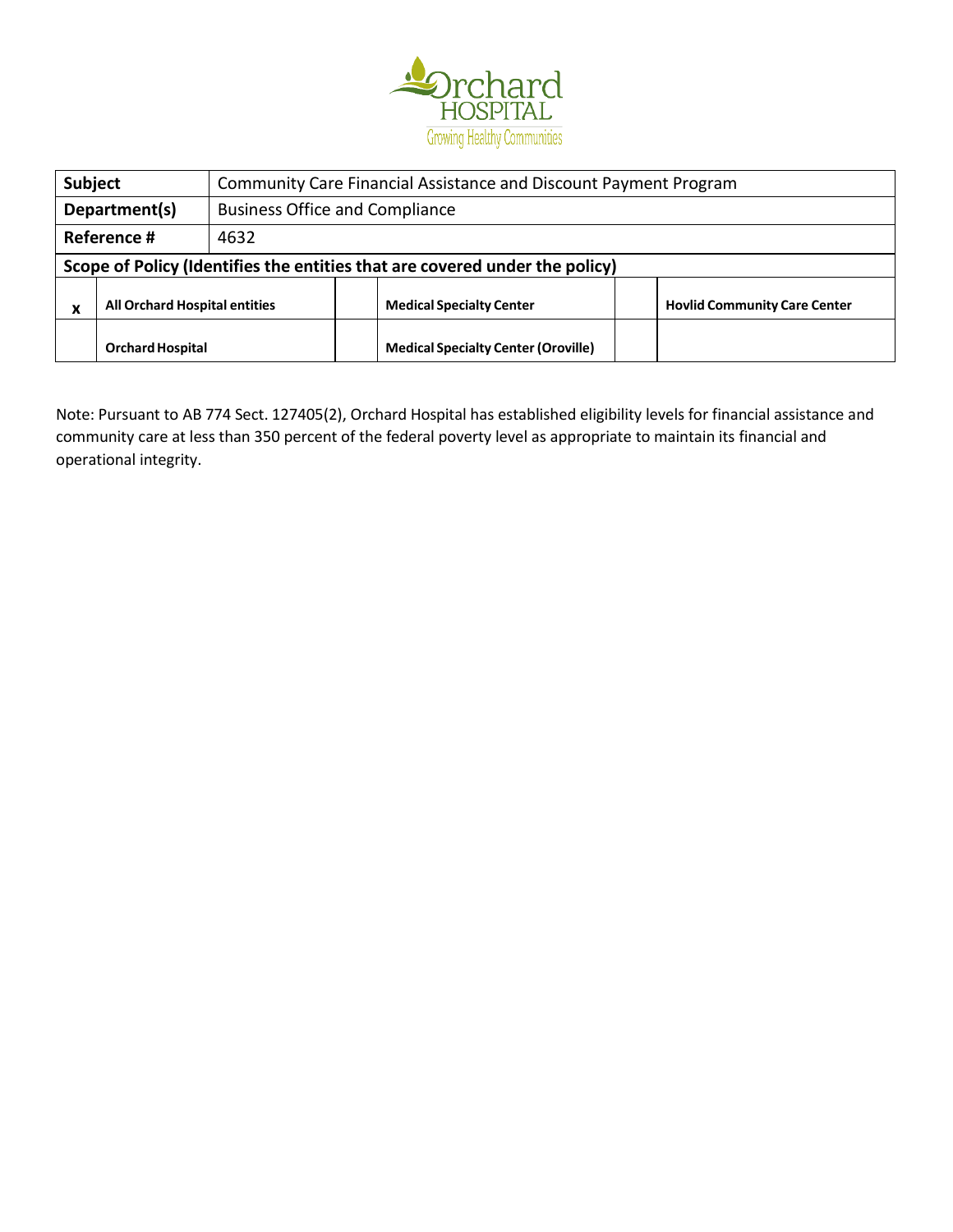

| <b>Subject</b>                                         |                                                                             |      |                                            | Community Care Financial Assistance and Discount Payment Program |  |                                     |  |  |
|--------------------------------------------------------|-----------------------------------------------------------------------------|------|--------------------------------------------|------------------------------------------------------------------|--|-------------------------------------|--|--|
| Department(s)<br><b>Business Office and Compliance</b> |                                                                             |      |                                            |                                                                  |  |                                     |  |  |
|                                                        | Reference #                                                                 | 4632 |                                            |                                                                  |  |                                     |  |  |
|                                                        | Scope of Policy (Identifies the entities that are covered under the policy) |      |                                            |                                                                  |  |                                     |  |  |
| <b>All Orchard Hospital entities</b><br>x              |                                                                             |      |                                            | <b>Medical Specialty Center</b>                                  |  | <b>Hovlid Community Care Center</b> |  |  |
| <b>Orchard Hospital</b>                                |                                                                             |      | <b>Medical Specialty Center (Oroville)</b> |                                                                  |  |                                     |  |  |

# **DISCOUNT PAYMENT POLICY**

# **POLICY:**

Orchard Hospital realizes the need to provide service to patients who cannot otherwise afford health care. This policy applies to all uninsured or underinsured patients who meet the guidelines of this policy and who agree to its terms. A sliding fee schedule based on the annual HHS Poverty Guidelines will be used to determine the qualifying income levels of applicants. Guidelines are subject to change yearly based on the HHS Poverty Guidelines. Understanding this need, the hospital has chosen to fulfill their responsibility to the community by adopting the following Discount Payment Policy.

### **PROCEDURE:**

### 1. **Enrollment Process**

- An informal determination of Discount Payment eligibility will be determined by the Patient Financial Counselor and Credit/Collection Specialist, and the applicant may choose to fill out an application based on the recommendation of the Patient Financial Counselor and Credit/Collection Specialist; however, the recommendation of the Patient Financial Counselor and Credit/Collection Specialist is not required in choosing to fill out the Discount Payment Application.
- Upon being submitted for consideration by the Patient Financial Counselor and Credit/Collection Specialist, all properly submitted applications will be reviewed and considered for implementation within 10 business days.
- All applications must be filled out completely and accurately with one of the following required documentation attached, to be considered:
	- o Current W-2 withholding form or Income Tax statement form from the previous year, **or**
	- o Pay stubs from the previous three months
- Verification of accuracy of application information, including contacting employers for verification of employment, will be made.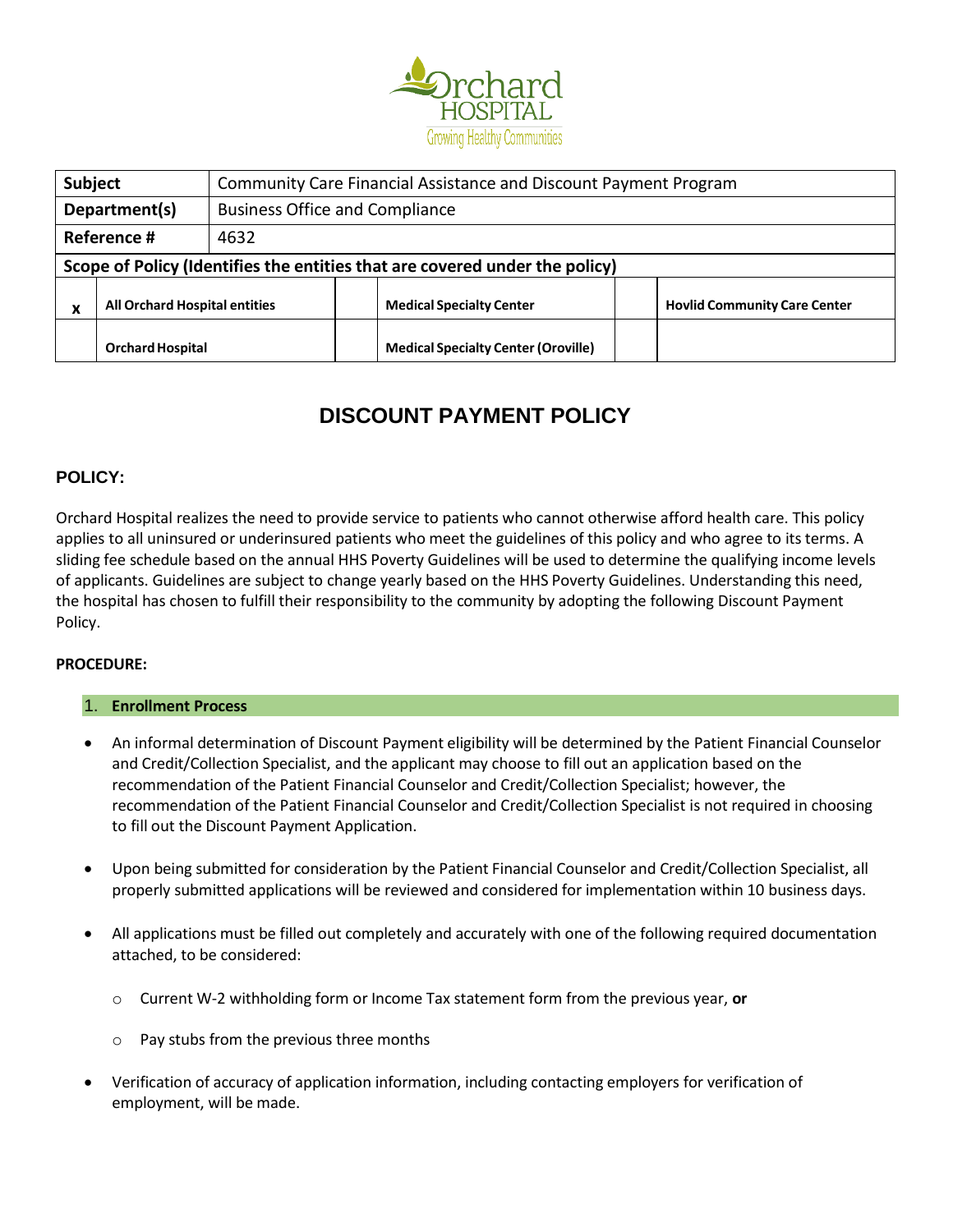

| <b>Subject</b>                                       |                                                                             |  |                                            | Community Care Financial Assistance and Discount Payment Program |  |                                     |  |  |
|------------------------------------------------------|-----------------------------------------------------------------------------|--|--------------------------------------------|------------------------------------------------------------------|--|-------------------------------------|--|--|
| Department(s)                                        |                                                                             |  | <b>Business Office and Compliance</b>      |                                                                  |  |                                     |  |  |
| Reference #<br>4632                                  |                                                                             |  |                                            |                                                                  |  |                                     |  |  |
|                                                      | Scope of Policy (Identifies the entities that are covered under the policy) |  |                                            |                                                                  |  |                                     |  |  |
| <b>All Orchard Hospital entities</b><br>$\mathbf{v}$ |                                                                             |  |                                            | <b>Medical Specialty Center</b>                                  |  | <b>Hovlid Community Care Center</b> |  |  |
| <b>Orchard Hospital</b>                              |                                                                             |  | <b>Medical Specialty Center (Oroville)</b> |                                                                  |  |                                     |  |  |

- A letter of either approval or denial will be submitted to each applicant. The letter will contain: the percent discount; adjusted balance (if more than one account, each will be combined into one account for accounting and billing/statement purposes); and the required monthly payment due each month. Also included in the envelope will be a payment schedule and a discount card.
- Updates will be conducted at the end of each calendar year for continued eligibility, or as needed with updated information/changes to guarantor accounts.
- 2. **Discount Payment Account Billing Process, Terms and Settlement**
- All accounts will be billed out on a monthly basis.
- Participants are requested to remain current on their outstanding balances. In order to remain current, participants must pay the balance due by the 15th of the following month. If unable to meet these requirements, prior arrangements must be made with the Business Office/Patient Financial Counselor and Credit/Collection Specialist.
- If participant information changes, the participant shall submit changes to the Business Office/Patient Financial Counselor and Credit/Collection Specialist to update their applications or to complete/submit a new application.
- If participant does not pay within 15 days past due, without prior arrangements with the Business Office/Patient Financial Counselor and Credit/Collection Specialist, he/she will be removed from the program.
- Upon removal from the program, a 6-month grace period will be enforced where all amounts will be due and the patient will not be eligible for the program. Accounts on the program will have the discounted amount removed, original balance reinstated minus any payments, and prepared for collections. These accounts will not be considered a part of the new application once the participant is eligible for the program again.
- A new application on new accounts may be submitted after the grace period for consideration.
- Accounts that are removed from the program and that still contain a positive balance after the 6-month grace period will be forwarded to an outside collection agency who will, at their discretion and in accordance with rules and regulations put forth by California Assembly Bill 774, notify credit reporting bureaus. Under no circumstances will an account be reported to a credit reporting bureau under 150 days from the first bill date.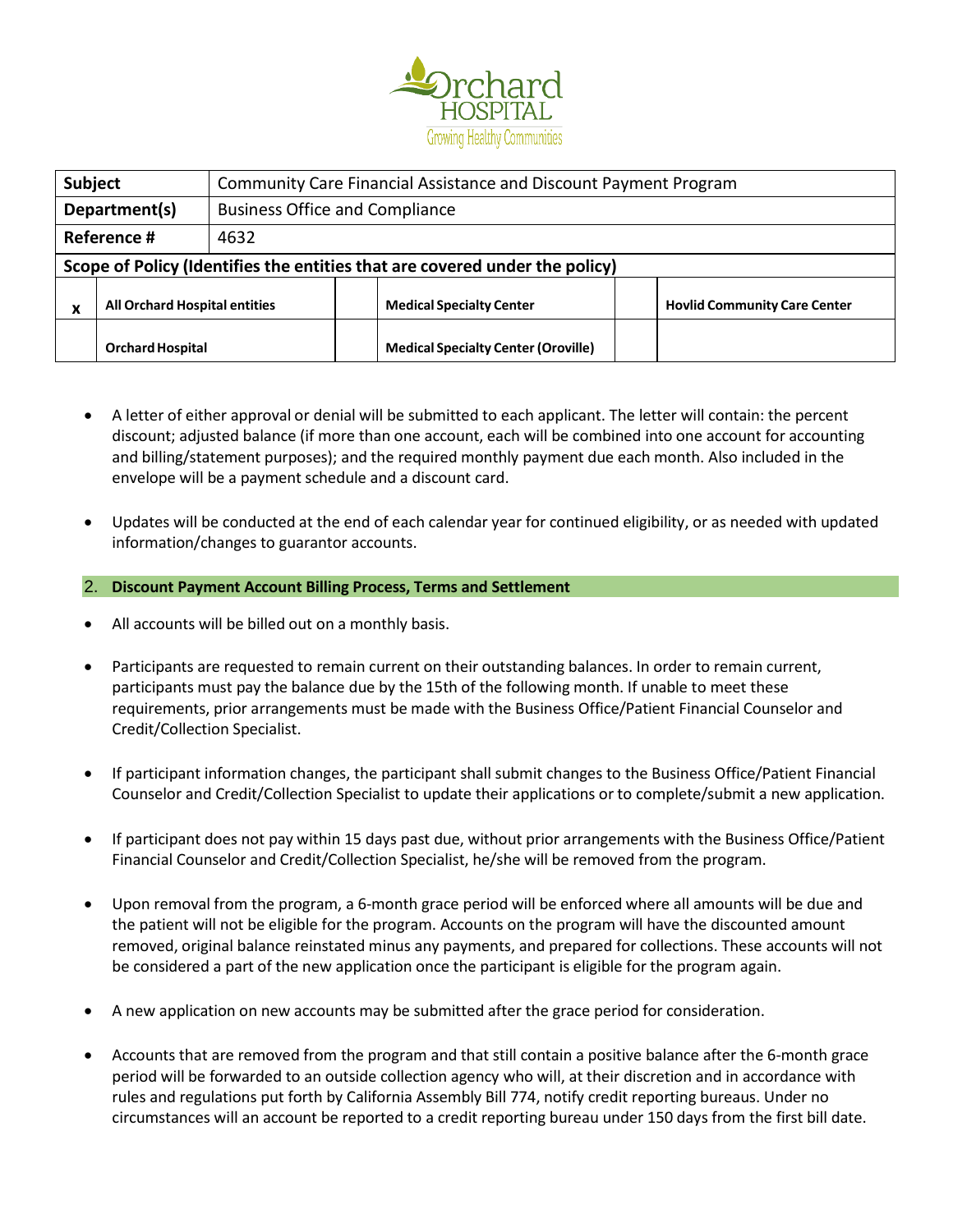

| <b>Subject</b>                            |                                                                             |  |                                            | Community Care Financial Assistance and Discount Payment Program |  |                                     |  |  |
|-------------------------------------------|-----------------------------------------------------------------------------|--|--------------------------------------------|------------------------------------------------------------------|--|-------------------------------------|--|--|
| Department(s)                             |                                                                             |  | <b>Business Office and Compliance</b>      |                                                                  |  |                                     |  |  |
| Reference #<br>4632                       |                                                                             |  |                                            |                                                                  |  |                                     |  |  |
|                                           | Scope of Policy (Identifies the entities that are covered under the policy) |  |                                            |                                                                  |  |                                     |  |  |
| <b>All Orchard Hospital entities</b><br>v |                                                                             |  |                                            | <b>Medical Specialty Center</b>                                  |  | <b>Hovlid Community Care Center</b> |  |  |
| <b>Orchard Hospital</b>                   |                                                                             |  | <b>Medical Specialty Center (Oroville)</b> |                                                                  |  |                                     |  |  |

#### 3. **Participant Accounts Maintenance**

- All accounts will be reviewed monthly for fee adjustments, monthly payments and co-payments
- Notices will be sent for all accounts which are non-compliant.
- Collections efforts may be pursued for accounts that violate the terms set herein.
- In the folder for each application the following items are required:
	- o Patient information and application
	- o A copy of every correspondence between Orchard Hospital and the participant
	- o Detailed bills on all accounts to be included in the application
	- o Adjustment form with adjustments taken on accounts
	- o Any additional notations and pertinent information

The processes and procedures described above are designed to comply with CA AB 774 (Statutes of 2006) and SB 350 (Chapter 347, Statutes of 2007). Questions regarding AB 774 and SB 350 can be addressed by the Patient Financial Counselor and Credit/Collection Specialist or by California's Office of Statewide Health Planning and Development's website, at [http://www.oshpd.ca.gov/hid/products/hospitals/fairpricing/index.html.](http://www.oshpd.ca.gov/hid/products/hospitals/fairpricing/index.html)

#### **REFERENCES:**

Pursuant to AB 774 Sect. 127405(2), Orchard Hospital has established eligibility levels for financial assistance and community care at less than 350 percent of the federal poverty level as appropriate to maintain its financial and operational integrity. Mayers Memorial Hospital is a rural hospital as defined in Section 124840. <http://aspe.hhs.gov/poverty/12poverty.shtml>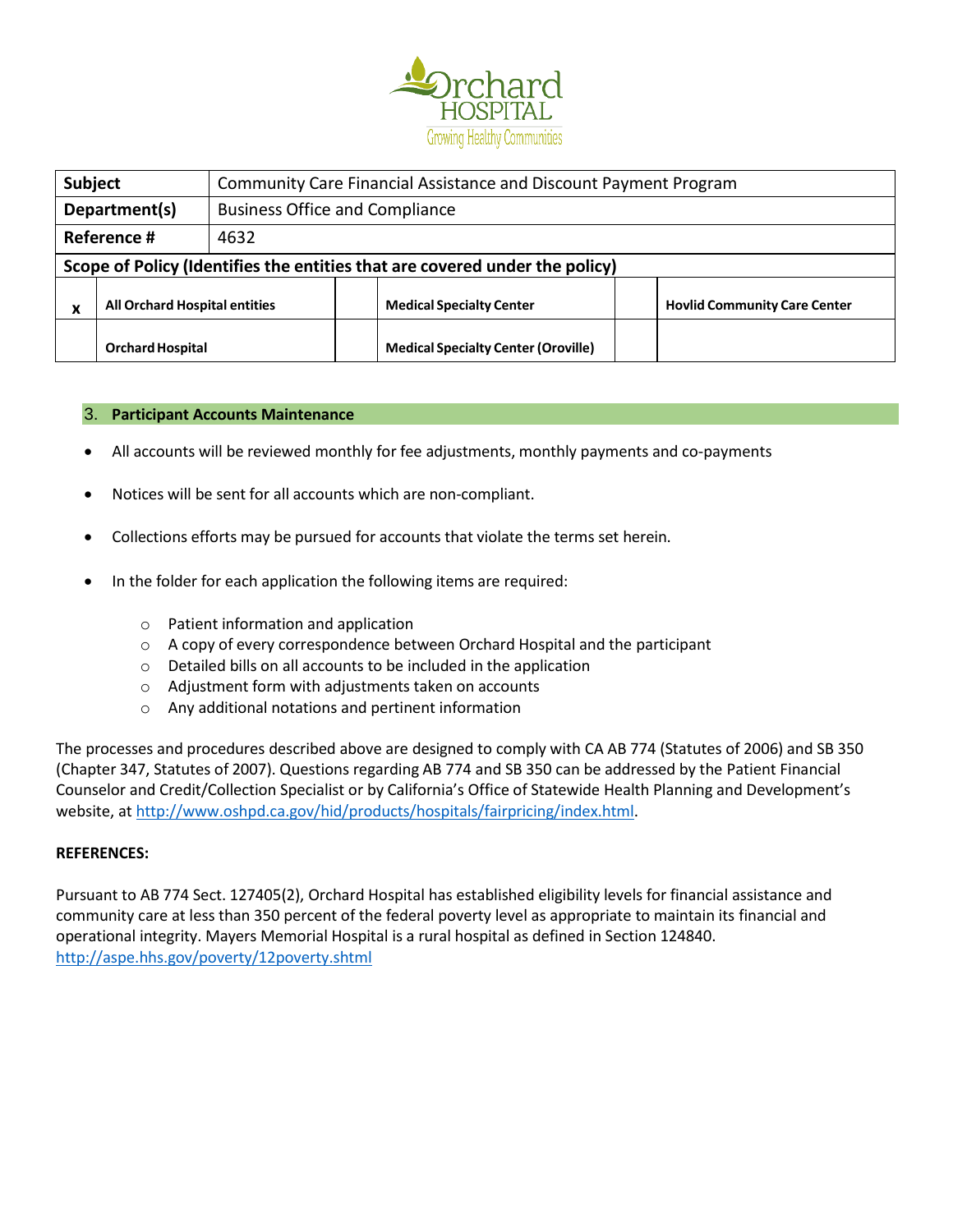

| Subject                                              |                                                                             |  |                                            | Community Care Financial Assistance and Discount Payment Program |  |                                     |  |
|------------------------------------------------------|-----------------------------------------------------------------------------|--|--------------------------------------------|------------------------------------------------------------------|--|-------------------------------------|--|
| Department(s)                                        |                                                                             |  | <b>Business Office and Compliance</b>      |                                                                  |  |                                     |  |
| Reference #<br>4632                                  |                                                                             |  |                                            |                                                                  |  |                                     |  |
|                                                      | Scope of Policy (Identifies the entities that are covered under the policy) |  |                                            |                                                                  |  |                                     |  |
| <b>All Orchard Hospital entities</b><br>$\mathbf{v}$ |                                                                             |  |                                            | <b>Medical Specialty Center</b>                                  |  | <b>Hovlid Community Care Center</b> |  |
| <b>Orchard Hospital</b>                              |                                                                             |  | <b>Medical Specialty Center (Oroville)</b> |                                                                  |  |                                     |  |

# **2018 HHS POVERTY GUIDELINES**

| <b>Household</b><br><b>Size</b> | 100% US Poverty<br><b>Level</b> | 150% US Poverty<br><b>Level</b> | 200% US Poverty<br><b>Level</b> |
|---------------------------------|---------------------------------|---------------------------------|---------------------------------|
|                                 | 80% Discount                    | <b>60% Discount</b>             | <b>40% Discount</b>             |
| 1                               | \$12,140                        | \$18,210                        | \$24,290                        |
| $\overline{2}$                  | \$16,460                        | \$24,690                        | \$32,920                        |
| 3                               | \$20,780                        | \$31,170                        | \$41,560                        |
| 4                               | \$25,100                        | \$37,650                        | \$50,200                        |
| 5                               | \$29,420                        | \$44,130                        | \$58,840                        |
| 6                               | \$33,740                        | \$50,610                        | \$67,480                        |
| $\overline{7}$                  | \$38,060                        | \$57,090                        | \$76,120                        |
| 8                               | \$42,380                        | \$63,570                        | \$84,760                        |
| 9                               | \$46,700                        | \$70,050                        | \$93,400                        |
| 10                              | \$51,020                        | \$76,530                        | \$102,040                       |

# **To determine discount eligibility:**

- Count the number of persons in your family/household
	- a. For persons 18 years of age and older, spouse, domestic partner and dependent children under 21 years of age, whether living at home or not
	- b. For persons under 18 years of age, parent, caretaker relatives and other children under 21 years of age of the parent or caretaker relative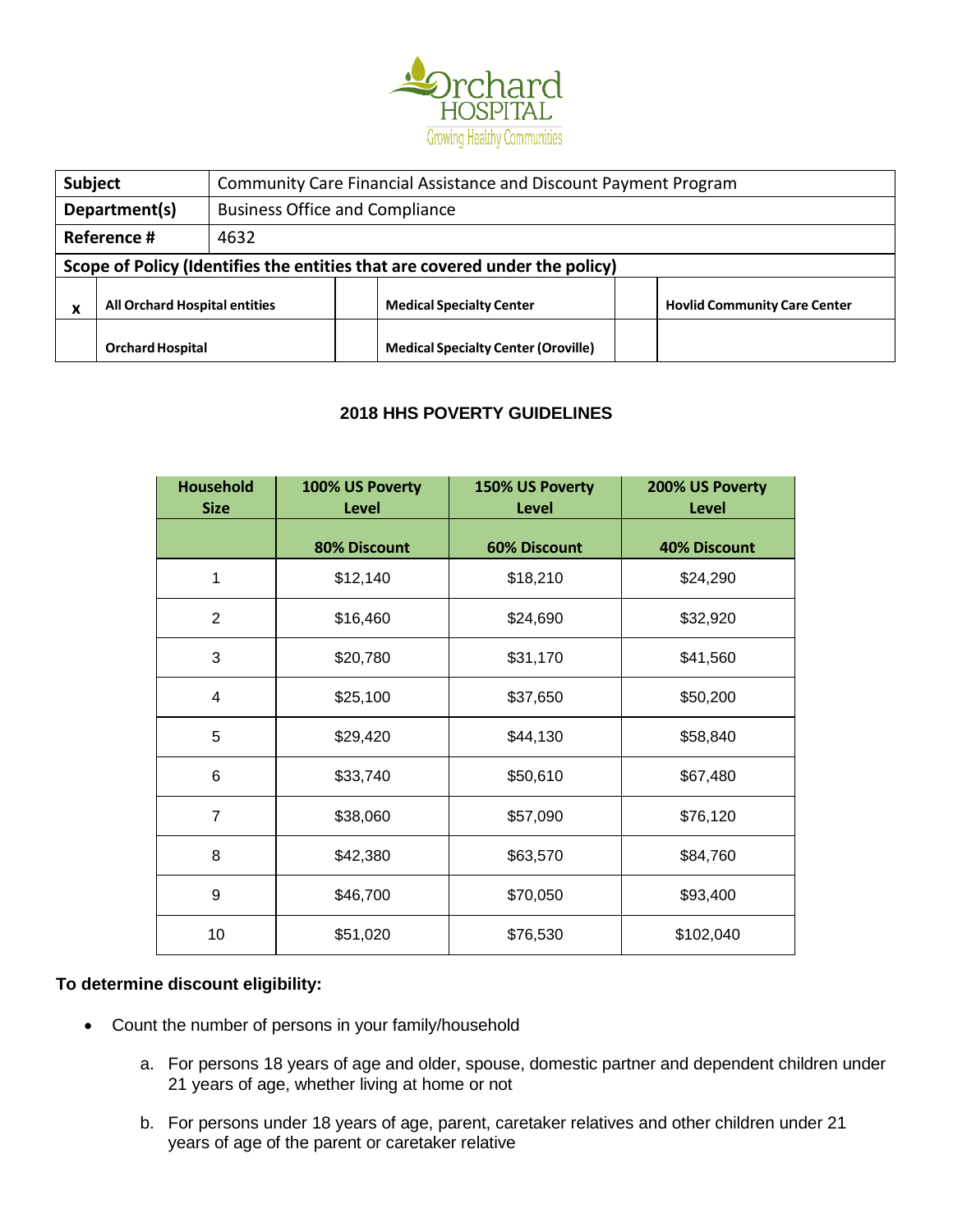

| <b>Subject</b>                            |                                                                             |  | Community Care Financial Assistance and Discount Payment Program |                                 |  |                                     |  |
|-------------------------------------------|-----------------------------------------------------------------------------|--|------------------------------------------------------------------|---------------------------------|--|-------------------------------------|--|
| Department(s)                             |                                                                             |  | <b>Business Office and Compliance</b>                            |                                 |  |                                     |  |
| Reference #<br>4632                       |                                                                             |  |                                                                  |                                 |  |                                     |  |
|                                           | Scope of Policy (Identifies the entities that are covered under the policy) |  |                                                                  |                                 |  |                                     |  |
| <b>All Orchard Hospital entities</b><br>v |                                                                             |  |                                                                  | <b>Medical Specialty Center</b> |  | <b>Hovlid Community Care Center</b> |  |
| <b>Orchard Hospital</b>                   |                                                                             |  | <b>Medical Specialty Center (Oroville)</b>                       |                                 |  |                                     |  |

- Calculate the household income (annual).
- Sliding across the row corresponding to the number of persons in your family/household above, stop in the first bucket that has an amount greater than the household income
- At the top of that column, the % discount is displayed

# **REPAYMENT SCHEDULE**

| <b>Total Patient</b><br><b>Responsibility</b> | <b>Maximum Repayment Term</b> | <b>Minimum Monthly</b><br><b>Payment</b> |
|-----------------------------------------------|-------------------------------|------------------------------------------|
| \$50 or Less                                  | In Full                       | In Full                                  |
| $$51 - $100$                                  | 2 Months                      | \$40                                     |
| $$101 - $300$                                 | 3 Months                      | \$55                                     |
| $$301 - 4600$                                 | 6 Months                      | \$75                                     |
| $$601 - $1,000$                               | 9 Months                      | \$100                                    |
| $$1,001 - $3,000$                             | 12 Months                     | \$150                                    |
| \$3,001 - \$6,000                             | 15 Months                     | \$250                                    |
| \$6,000 And Over                              | 18 Months                     | \$350                                    |

# **To determine repayment schedule parameters:**

- Establish estimated or calculated total patient charges prior to discount.
	- a. The Patient Financial Counselor and Credit/Collection Specialist and/or Department Personnel can provide a list of anticipated charged services and supplies, summed to Total Charges
	- b. Per AB 774 Sect 127405(d), the Total Charges amount will be adjusted to mirror the amount of payment the hospital would receive as if it were providing the same services and supplies to **Medicare**